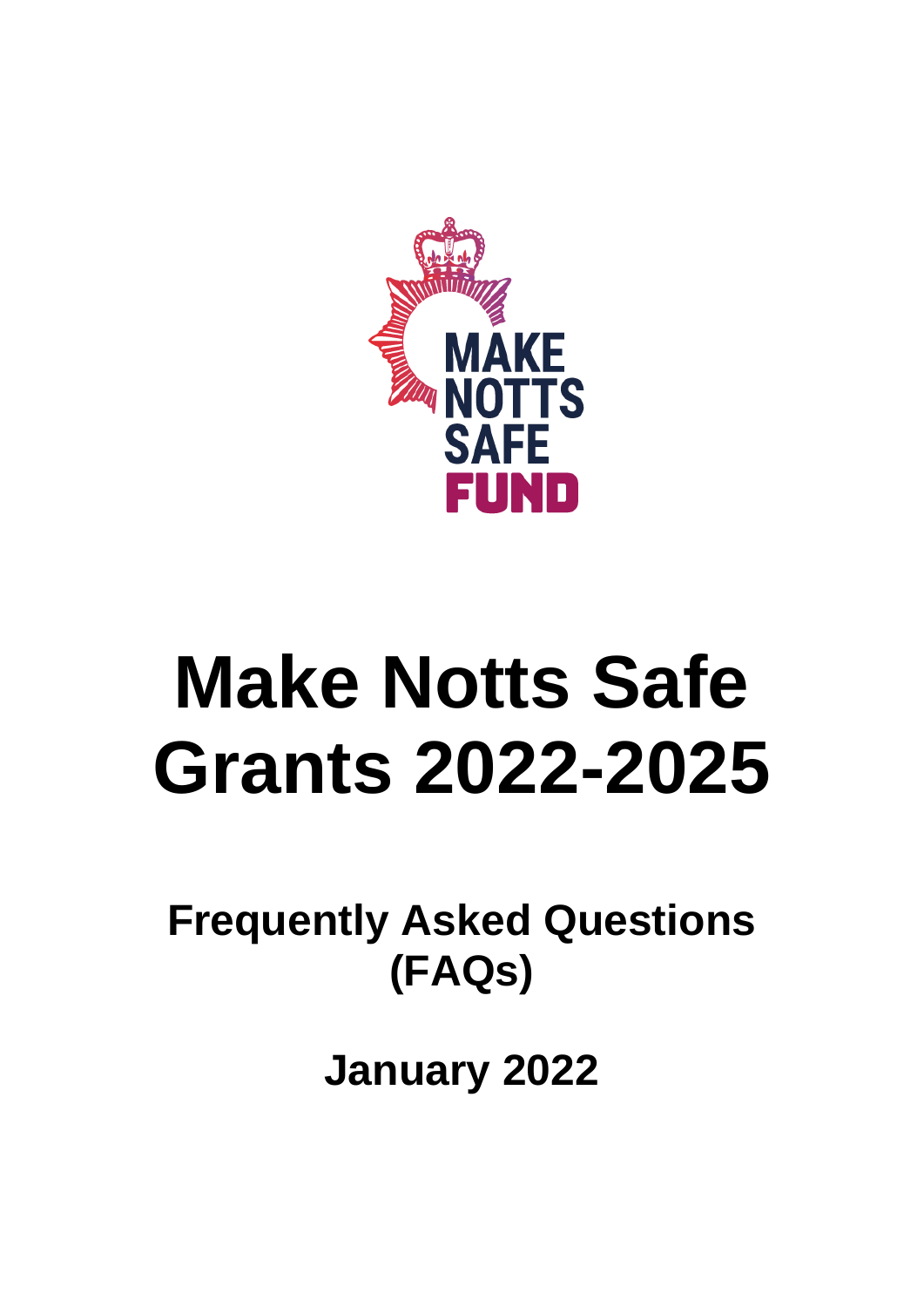# **Frequently Asked Questions (FAQs)**

This document will be continually reviewed and added to over time as new questions arise. Applicants are advised to check they have read the latest version of this document before submitting a funding application.

## **General**

#### **1. What is the role of an accountable body?**

Make Notts Safe Grants are available to all third sector organisations and charities that are registered with Companies House or the Charity Commission. Where organisations are not legally constituted they must have an accountable body in place.

An accountable body must be a registered not for profit organisation which will take legal responsibility for the financial management and administration of any grant awarded by the PCC. The accountable body will therefore be the organisation entering into a legal arrangement with the PCC and must sign the Funding Agreement and ensure that the project meets its terms and conditions. The accountable body is ultimately liable for the grant funding.

#### **2. Why has the format of the PCC's grants funding changed?**

Caroline Henry was elected as Police and Crime Commissioner for Nottinghamshire in May 2021. She has developed a new Police and Crime Plan – the *Make Notts Safe Plan* – and would like to use the majority of her community grant funding to support very targeted activity to help deliver the Plan (ie through the Thematic Grant Funding rounds).

The PCC will also support grassroots community activity through the biannual Community Chest and innovation through the Innovation Fund.

The format of the new Make Notts Safe Grants is informed by partner feedback and will ensure that public funding is spent on the areas of greatest need.

#### **3. Can I apply for more than one grant?**

Organisations may apply for any or all of the Make Notts Safe Themed funding rounds and the Community Chest and Innovation Fund. However, each application must be for a different project or initiative which clearly aligns to the relevant priority or theme. Funding cannot be awarded for the same project via two different Make Notts Safe Grant streams.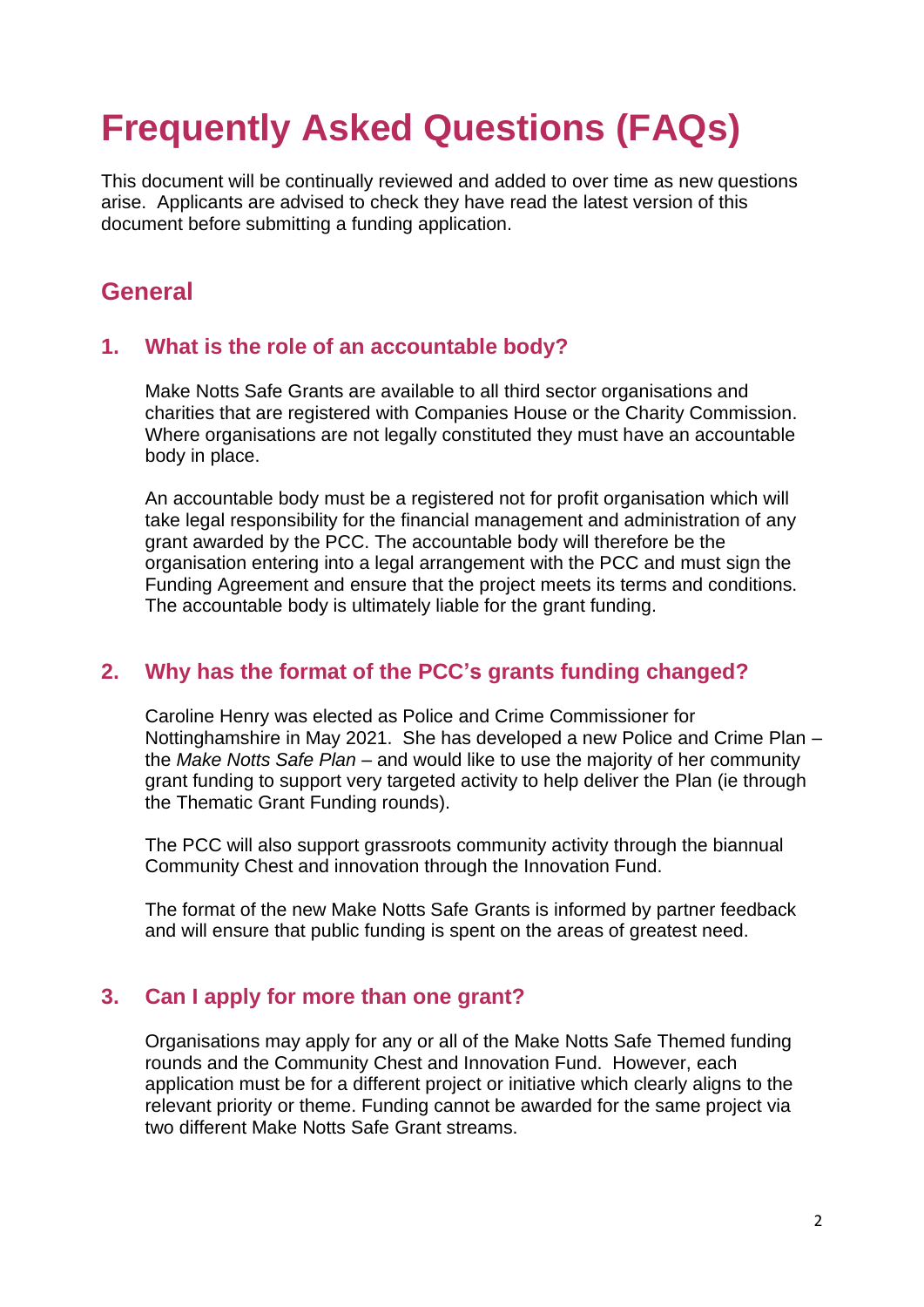#### **4. I have always applied to the PCC for grant funding but now I am unable to as my project does not fall under either the Youth Diversion or Hidden Harm theme?**

We are aware that the 2022-3 financial year will be a transition year between the former PCC's Community Safety Fund grants scheme and the new Make Notts Safe Grants. Therefore, if your organisation wishes to apply in February/March for funding to continue work in relation to hate crime, rural crime or communities you may apply to the Community Chest for a small amount of interim funding to bridge the gap until you can apply to the main themed rounds.

# **Community Chest**

#### **5. What sort of activities might the Community Chest fund?**

The Make Notts Safe Community Chest will provide small scale funding for activity such as community events to build trust and confidence in the police, awareness raising publicity in response to a particular need, a short term project providing a response to a newly emerging need etc. Further examples are in the call for proposals.

#### **6. Can we apply for funding for equipment such as CCTV from the Community Chest?**

The PCC is keen to support "target hardening activity" such as CCTV and there is likely to be further funding later in 2022 for this activity. In the meantime, organisations may apply to the Community Chest for equipment to prevent crime, however they must make a strong case for immediate support.

#### **7. How many grants will be awarded from the Community Chest?**

The number of grants awarded will depend on applications received. However at least 10 and up to 20 Community Chest grants will be awarded each **year**.

#### **8. Why are there so many questions on the Community Chest application form?**

The information on the application is required to help ensure that the PCC's funding, which is public money, is awarded only for legal and safe activity. The questions have been kept to a minimum. Applicants need only provide brief answers.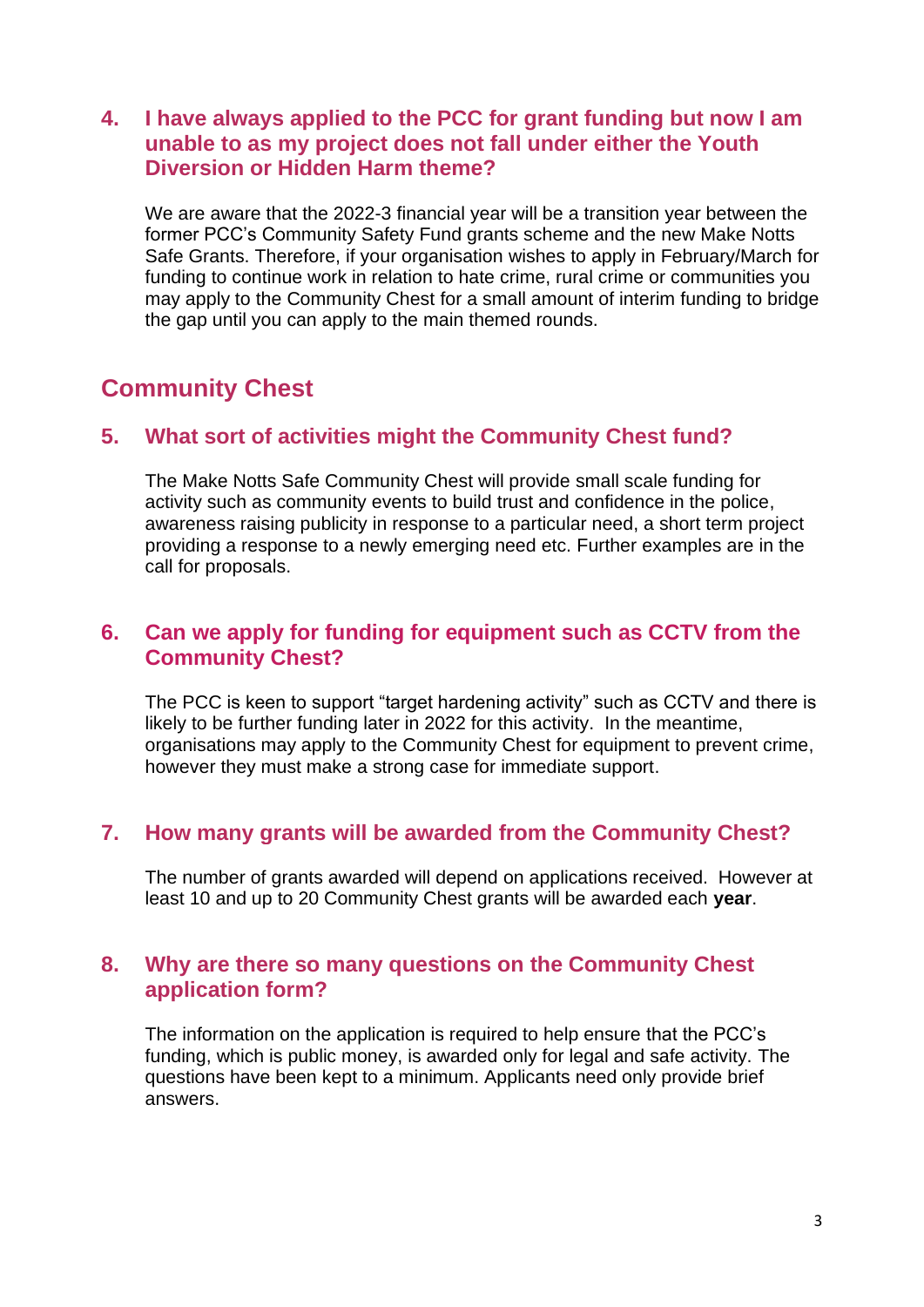#### **9. Why do I need to identify success measures for a small grant?**

The PCC awards public funding and it is important that we are able to demonstrate what all Make Notts Safe Grants funding has achieved. Community Chest projects will only be required to provide very brief information.

#### **10. How will the Community Chest be monitored?**

Organisations which have been awarded Community Chest grants must provide a very brief report on achievements and spend at the end of the funding period. A monitoring template will be sent out to all successful grant recipients.

#### **11. Can I apply to the Community Chest again if my first application has been unsuccessful?**

Organisations whose initial applications have been unsuccessful are welcome to apply to a later Community Chest funding round. However, they are strongly advised to seek feedback from the Notts OPCC on their earlier application before applying. Feedback can be sought via [commissioning@Notts.Police.uk](mailto:commissioning@Notts.Police.uk) .

### **Thematic Grant Funding**

#### **12. How were the Thematic Grant Funding themes chosen?**

The funding themes were determined as the key areas of need identified in the Police and Crime Strategic Needs Assessment which the third sector is well placed to help deliver.

#### **13. How was the funding amount agreed for the Thematic Grant Funding rounds?**

The PCC wishes to make £1m of funding available for Make Notts Safe Grants over her term of office. The £1m will be awarded across the Community Chest, Thematic Grant Funding and the Innovation Fund.

The Thematic Grant Funding allocations were informed by analysis of previous PCC grant funding awarded, to ensure no loss of provision or funding in key areas of activity.

#### **14. Is there a limit on how much funding I can apply for in the Thematic Grant Funding Rounds?**

There is no maximum limit stipulated for organisations applying to the Make Notts Safe Thematic Grant Funding. However, applying organisations should be mindful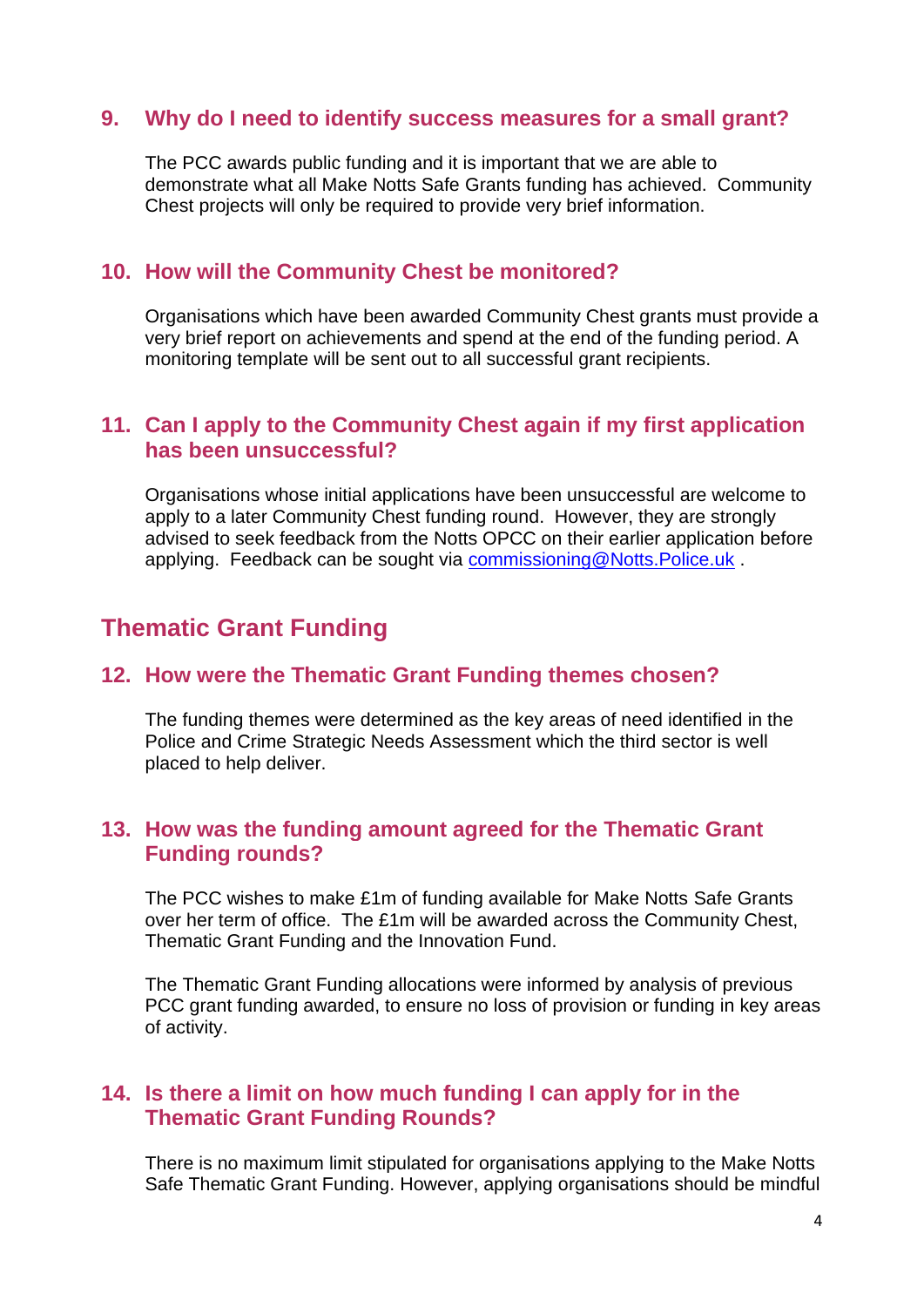of the total amount of funding available for each theme; and that the PCC's intention is to fund a number of projects and initiatives and not just one or two projects. Organisations also need to think carefully about scaling projects up and down over time, and sustainability, and consider how to reflect this in the funding request for each financial year.

#### **15. How many grants do you expect to award in each Thematic Grant Funding round?**

Funding awarded will depend on the applications received and how much funding is available for each round. For the two biggest funding rounds (Youth Diversion and Hidden Harm) we anticipate that between 3 and 5 projects or initiatives will be funded for each theme.

Please note that the PCC will be unable to fund every high quality application received.

#### **16. Do I have to apply for a full 3 years of funding in the Thematic Grant Funding round?**

Multi-year funding is available following considerable feedback from community organisations and public sector partners that this would fund more sustainable activity. However, whilst the Make Notts Safe Thematic Grant Funding provides an opportunity for third sector organisations to apply for multi-year funding up until the end of March 2025, there is no requirement or expectation for organisations to apply for multi-year support. Organisations may wish to apply for one off timelimited pieces of work either in 2022-3 or a later financial year.

Organisations can therefore apply in January/February 2022 for funding to start and end at any point between May 2022 and March 2025. The application form asks for proposed start and end dates for funding.

#### **17. If I apply for multi-year funding, is the funding for future years guaranteed?**

If organisations are successful and awarded funding after Stage 2, funding will be confirmed for the first financial year and confirmed in principle for future years. Future funding is dependent on satisfactory delivery and reporting on delivery, achievements and spend.

#### **18. Will all the Thematic Grant Funding be allocated during 2022? Will further funding be available in future years?**

As the PCC aims to award funding to the highest quality projects which will deliver longer term support, it is likely that all Thematic Grant Funding will be allocated in